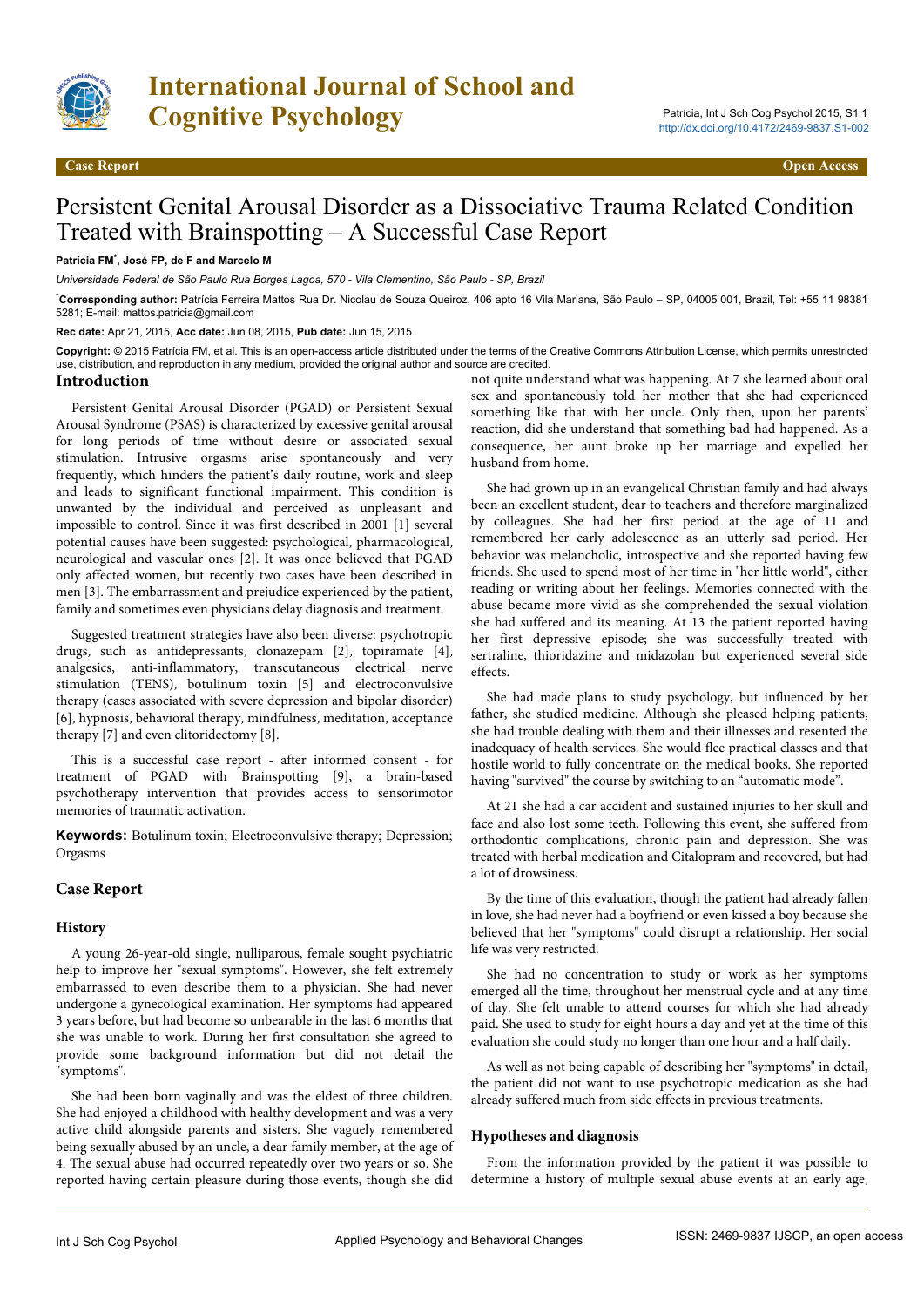from 4 to 6 years old approximately and two depressive episodes at 13 and when she was 21 years old. The hypotheses of Conversion Disorder or PGAD were considered on her first consultation were yet to be confirmed.

Concerning this case, we interpreted the symptom of genital hyper arousal as a conversion symptom. Conversion symptoms are dissociative symptoms that can be classified as dissociative phenomena of compartmentalization. Some examples of compartmentalization are: amnesia, paralysis, convulsive pseudo seizures, sensory loss, pseudo-hallucinations, as well as other unexplained neurological symptoms and all those so-called conversion symptoms or somatoform dissociation. According to Holmes [10], compartmentalization prevents the individual to bring a normally accessible information or registration to consciousness. The compartmentalization processes are reversible at first and continue to operate normally, but are inaccessible to voluntary control.

The hypothesis that the Conversive Disorder would correspond to PGAD as a restatement of intrusive somatosensory memories of trauma was the guiding basis for treatment with Brainspotting (BSP). The difficulties of verbalization and the patient's decision not to use psychotropic drugs were also taken into account to choose this intervention.

## **Brain-based treatment**

Brainspotting (BSP) is considered a brain-based therapy which arises from a predominantly neurobiological stimulation with psychophysiological effects [11]. A brainspot corresponds to an oculomotor orientation associated with a neuronal network that contains stored traumatic memory that failed to be integrated. This eye orientation is found by scanning the visual field and is called the relevant eye position. When this point is accessed, the autobiographical memory circuits that were established during that traumatic experience are activated. This brainspot also resonates with somatic disorder that emerges as patients remember their traumatic experience.

Upon locating the brainspot, the patients are asked to pay full attention to their internal processes as they may arise, freely and spontaneously, while they also keep their focus on the relevant eye position that accesses their neuronal network. BSP, unlike other forms of verbal therapy, can access the components of the traumatic memory to the subcortical level in a predictable and unique way. The patient's attention to the internal process recruits medial prefrontal regions to observe emotions, memories, body sensations and cognitions related to this network. BSP facilitates sustainable observation of information files that were opened on a particular aspect into the body residues of aversive experiences which allows them to be processed to a healing resolution at the fundament of the brain's midline self-systems [9].

Regarding this specific patient, the treatment goal was address her persistent genital arousal which she preferred to call "those symptoms." When she remembered this situation, she felt a disturbance that could be described as a malaise with a sensation of discomfort in the chest and head. This disturbance had its corresponding brainspot in the visual field of the left eye above the horizontal line (relevant eye position).

The patient rated the disruption or activation level on a scale of disturbance subunits. (Subjective units of distress scale - SUDS) [12] Initially her distress reached the maximum level and it was submitted to BSP stimulus and processed until to be attenuated. (SUDS=0).

At her first session she reported extremely unpleasant bodily sensations and requested that the process be interrupted before the estimated time. We opted for a series of relaxation exercises in order to change their activation state to a more bearable level (SUDS=5).

At her second session the patient commented that she had found the previous session very unpleasant, but also reported that orgasms in the previous week had been less frequent and that she even had managed to do some physical activity. She also felt more comfortable to talk about the symptoms of genital arousal. The patient was able to better characterize both her current symptoms and early traumatic events. She remembered more clearly that the sexual abuse had begun when she was 3 years old and described them in detail in a 6-pageletter. An excerpt from the letter describing the first episode and the time when peritraumatic dissociation ocurred can be found in Figure 1.

"He asked me to do it ... He put his penis out and asked me to put it in my mouth ... This happened a few times, I don't know ... but I remember, ... this time I think it was the first time. I felt disgusted and got angry Then (at present time) I realized it was an exchange... I had something he wanted ... "

Figure 1: Description of the first episode of sexual abuse. The peritraumatic dissociative experiences occurred during the oral sex. Even the patient at the present time is able to remember her negative feelings, at that exact time of sexual abuse she felt anesthesia in the mouth and she reports amnesia about that happening.

The patient characterized her symptoms as spontaneous orgasms which would occur more frequently at night, but that also troubled her throughout the day in such a way that prevented her from studying or working. Her private parts were swollen and painful, including her nipples. She would masturbate in a mechanical, empty way, only to relieve herself and get to sleep. She would not even tremble and faint as she did not feel any sexual desire, nor imagined anything related to sex. She also reported avoiding people. Walking or underwear rustling were very disturbing triggers, she would even remain naked at home to prevent that from happening. The sensations were inconvenient and disconnected. She did not have the will to perform any task whatsoever. She could neither sleep, nor interact with other people.

At this session there were still many unpleasant somatic sensations (SUDS=7). However, throughout the process she began to experience more pleasant reactions in her body. She compared them to the freedom she felt when she rode a bike against the wind (an activity that she had been avoiding for very long). The process continued until all somatic disorder disappeared (SUDS=0).

At her third session she was asymptomatic. She had not experienced spontaneous orgasms in the previous week. She was able work and study better. She would no longer stare into emptiness. On the next day she noticed that she had gained a different attitude at work; she would no longer allow colleagues to exploit her. At a certain night at bedtime she had many unpleasant memories of her trauma up to 5 am. She realized she had had several abusive relationships in her life and felt that she needed to talk about them. When we approached the target subject again, the patient did not report any disturbance.

After 3 BSP sessions the patient presented no symptoms of genital hyper arousal, but not believing she had fully recovered, she still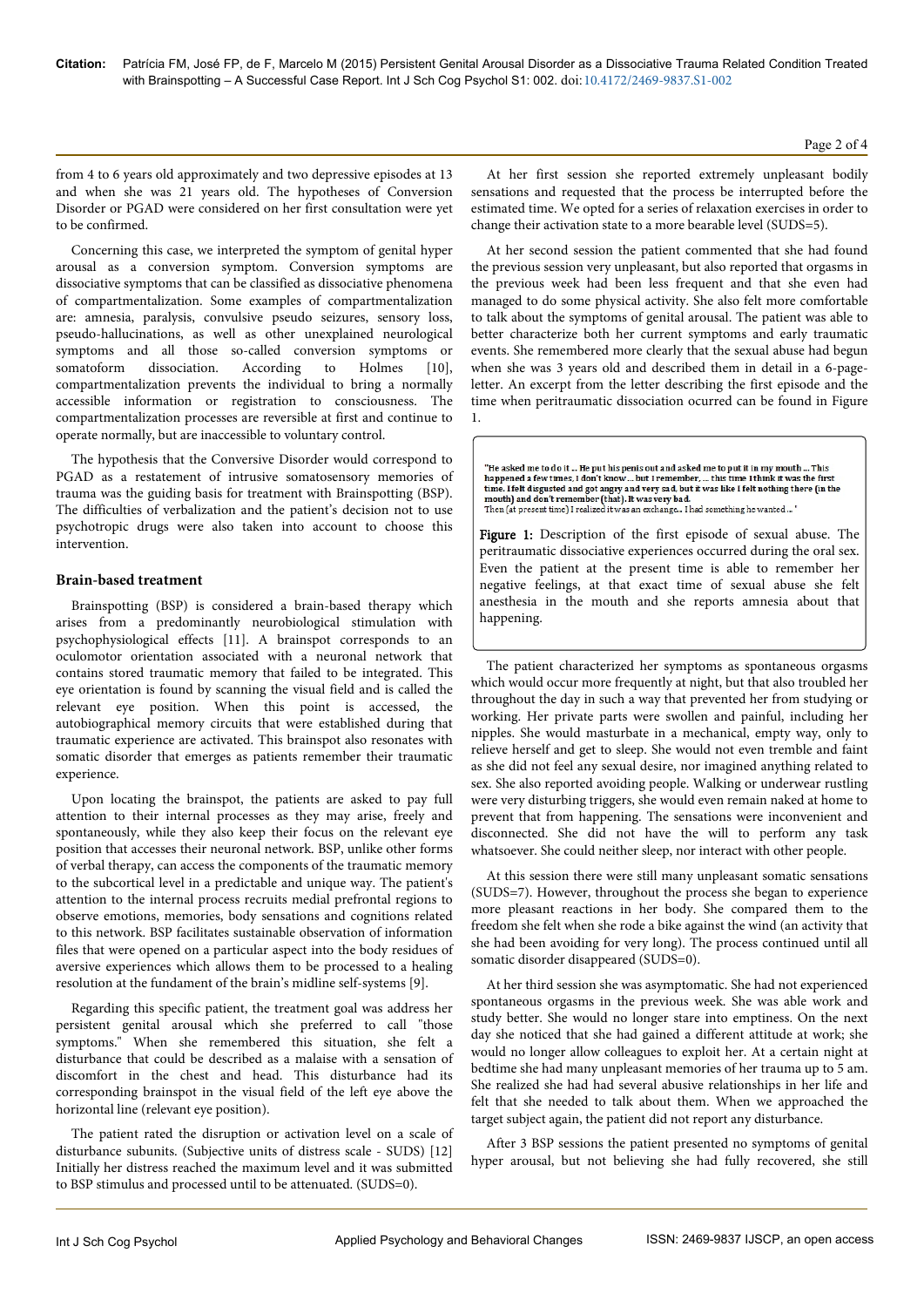### Page 3 of 4

remained traditional verbal psychotherapy and took two more months to resume cycling, one of her favorite sports.

Upon realizing that her symptoms had stabilized, she scheduled her first gynecological exam. All results came back normal. The patient got another job, resumed studying for her medical residency exam, and took up English, French and guitar.

The patient was evaluated after six months and one year after BSP sessions. She did not present any new manifestation of persistent genital arousal, except when she made use of Bupropion 75 mg nine months after the intervention. Upon suspending the antidepressant, the patient returned to the asymptomatic stage. BSP sessions are summarized on Table 1. All gathered clinical information was reported here, after patient´s informed consent.

| <b>Brainspotting</b>       |                                                   |           |             |
|----------------------------|---------------------------------------------------|-----------|-------------|
| Target                     | Genital Hyperarousal - "those symptoms"           |           |             |
| Somatic disturbance        | Overall malaise, discomfort in the chest and head |           |             |
| Relevant eye position      | Left eye above the horizontal line                |           |             |
|                            | Session 1                                         | Session 2 | Session 3   |
| <b>Initial SUDS</b>        | 10                                                |           | $\mathbf 0$ |
| Final SUDS                 | $10(5)^{*}$                                       | 0         | 0           |
| *after relaxation exercise |                                                   |           |             |

Table 1: Summary of weekly sessions of Brainspotting.

# **Discussion**

At her first evaluation, we considered PGAD as a conversion disorder, but we were only able to confirm PGAD diagnosis in the second session when the patient had detailed her symptoms more accurately. It was determined that all the diagnostic criteria for PGAD were met as described below [1,13].

(1) Characteristic signs of sexual arousal (genital fullness/swelling and high sensitivity with or without nipple erection or swelling) that persist for an extensive period of time (hours or days) and do not completely disappear.

(2) Physiological arousal signals, which can not be relieved by normal orgasmic experiences and multiple orgasms or that can take hours or days to disappear.

(3) Physiological arousal signals are not connected with any subjective feeling of arousal or sexual desire.

(4) Persistent genital arousal can be triggered not only by sexual activity, but also by non-sexual stimuli and even without any apparent stimulus.

(5) Symptoms are unbidden, intrusive and unwanted

(6) Symptoms cause at least moderate degree of distress.

This intrusive, spontaneous and unwanted character of symptoms is quite similar to the traumatic re-experience described in Post-Traumatic Stress Disorder (PTSD). Despite her history of multiple sexual abuse, this patient did not produce data that could fully meet the criteria for a diagnosis of PTSD throughout life. One possible explanation is that the diagnosis of PTSD symptoms does not value conversive dissociative symptoms as part of the diagnostic criteria, even including the new dissociative subtype created in DSM V which considers only depersonalization and derealization as dissociative symptoms [13,14]. Conversion symptoms are in general underrated by the medical community and patients tend to hide these complaints out of shame or because they have already been treated with little or no consideration.

This early trauma case also includes peritraumatic dissociation experiences described as sensory anesthesia and amnesia of event details (Table 1) that evolved into a late psychopathological condition with two depressive episodes (at 13 and 21 years old).

The peritraumatic dissociation has been related to the development of PTSD and late psychopathology and has also been considered a predictor of severity and poor response to treatment [15].

The etiology of PGAD is still unknown and there is no consensus about the factors involved in the emergence and permanence of these symptoms. PGAD in medical literature is associated with moderate and severe stress as well as with symptoms of depression, psychiatric disorders such as major depression and bipolar disorder and has also been linked to increasing intake of soy [16]. Craig [17] proposed a method consisting of five diagnostic subcategories based on the most probable etiological hypotheses: (1) pelvic hypersensitivity/sexual there is a dramatic increase in inappropriate sexual neurological sensations causing an intense and prolonged sexual excitement; (2) variant of pelvic congestion syndrome - there is a disorganized dilation of veins in the system responsible for draining blood from the pelvic and genital organs, leading to blood congestion in these areas; (3) neurological types - both due to a neurological failure caused by a subtle lesion or an alteration in a neurotransmitter response; (4) associated with endocrine conditions – the refractory phase is either absent or minimal following orgasm or increased sexual arousal due to hormonal problems; may coincide with the onset of menopause or the first symptoms may be present at certain stages of the menstrual cycle; and (5) TEGP variant of Tourette's syndrome - associated with tics, compulsive masturbation, intrusive thoughts and family history of Tourette or similar disease or a type of obsessive compulsive disorder (OCD) presenting symptoms that are similar to PGAD. There are no specific studies on trauma and PGAD. Some cases of women suffering from PGAD and with a history of sexual abuse do not relate their symptoms to their history, although many of these patients report varying degrees of anxiety, depressive, dysphoric and even suicidal ideation symptoms [18]. This suggests that a possible dissociative phenomenon should be studied in these patients.